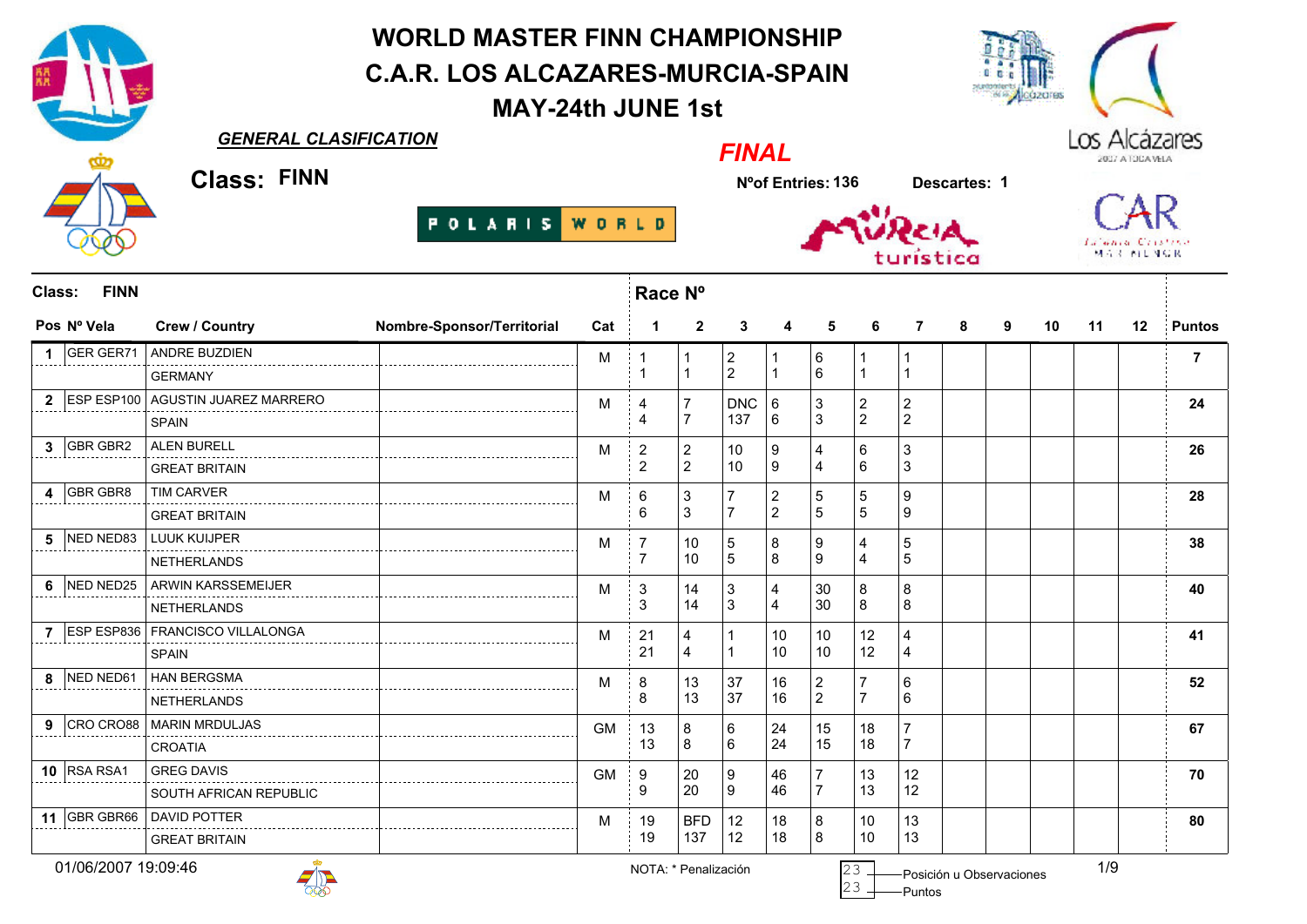| Class: | <b>FINN</b>           |                             |                            |            | Race Nº     |              |                         |                |        |            |    |   |   |    |    |    |               |
|--------|-----------------------|-----------------------------|----------------------------|------------|-------------|--------------|-------------------------|----------------|--------|------------|----|---|---|----|----|----|---------------|
|        | Pos Nº Vela           | <b>Crew / Country</b>       | Nombre-Sponsor/Territorial | Cat        | $\mathbf 1$ | $\mathbf{2}$ | 3                       | 4              | 5      | 6          | 7  | 8 | 9 | 10 | 11 | 12 | <b>Puntos</b> |
|        | <b>12 GBR GBR56</b>   | <b>MARTIN HUGHES</b>        |                            | <b>GM</b>  | 16          | 18           | 15                      | 14             | 28     | <b>BFD</b> | 11 |   |   |    |    |    | 102           |
|        |                       | <b>GREAT BRITAIN</b>        |                            |            | 16          | 18           | 15                      | 14             | 28     | 137        | 11 |   |   |    |    |    |               |
|        | 13 FRA FRA99          | MARC ALLAIN DES BEAUVA      |                            | <b>GM</b>  | 11          | <b>BFD</b>   | 11                      | 13             | 17     | 15         | 37 |   |   |    |    |    | 104           |
|        |                       | <b>FRANCE</b>               |                            |            | 11          | 137          | 11                      | 13             | 17     | 15         | 37 |   |   |    |    |    |               |
|        | <b>14 NED NED27</b>   | <b>PAUL KAMPHORST</b>       |                            | м          | 17          | 19           | 34                      | 20             | 12     | 26         | 15 |   |   |    |    |    | 109           |
|        |                       | <b>NETHERLANDS</b>          |                            |            | 17          | 19           | 34                      | 20             | 12     | 26         | 15 |   |   |    |    |    |               |
|        | 15 GBR GBR65          | SANDER KOOIJ                |                            | M          | 35          | 21           | <b>BFD</b>              | 15             | 18     | 11         | 16 |   |   |    |    |    | 116           |
|        |                       | <b>GREAT BRITAIN</b>        |                            |            | 35          | 21           | 137                     | 15             | 18     | 11         | 16 |   |   |    |    |    |               |
|        | <b>16   ITA ITA80</b> | MARTIN ATZWANGER            |                            | M          | 18          | 12           | 8                       | 43             | 16     | 27         | 42 |   |   |    |    |    | 123           |
|        |                       | <b>ITALY</b>                |                            |            | 18          | 12           | 8                       | 43             | 16     | 27         | 42 |   |   |    |    |    |               |
|        | 17 RSA RSA51          | PHILIP BAUM                 |                            | <b>GM</b>  | 15          | 25           | 22                      | 38             | 27     | 19         | 18 |   |   |    |    |    | 126           |
|        |                       | SOUTH AFRICAN REPUBLIC      |                            |            | 15          | 25           | 22                      | 38             | 27     | 19         | 18 |   |   |    |    |    |               |
|        |                       | 18 GBR GBR64 ADRIAN BRUTON  |                            | м          | <b>BFD</b>  | 6            | $\overline{\mathbf{4}}$ | 11             | $72\,$ | 23         | 17 |   |   |    |    |    | 133           |
|        |                       | <b>GREAT BRITAIN</b>        |                            |            | 137         | 6            | $\overline{4}$          | 11             | 72     | 23         | 17 |   |   |    |    |    |               |
|        |                       | 19 CRO CRO11 LUKA CICARELLI |                            | <b>GGM</b> | 14          | 32           | 27                      | 22             | 13     | 35         | 31 |   |   |    |    |    | 139           |
|        |                       | <b>CROATIA</b>              |                            |            | 14          | 32           | 27                      | 22             | 13     | 35         | 31 |   |   |    |    |    |               |
|        | $20$ CZE CZE8         | <b>JIRI OUT4RATA</b>        |                            | <b>GGM</b> | 29          | 37           | 13                      | 47             | 60     | 16         | 26 |   |   |    |    |    | 168           |
|        |                       | <b>CZECH REPUBLIC</b>       |                            |            | 29          | 37           | 13                      | 47             | 60     | 16         | 26 |   |   |    |    |    |               |
|        | 21 NED NED7           | JOHN VAN ALTENA             |                            | <b>GGM</b> | 32          | 16           | 18                      | 73             | 11     | <b>BFD</b> | 22 |   |   |    |    |    | 172           |
|        |                       | <b>NETHERLANDS</b>          |                            |            | 32          | 16           | 18                      | 73             | 11     | 137        | 22 |   |   |    |    |    |               |
|        | 22 GBR GBR4           | <b>RUSSEL WARD</b>          |                            | M          | 27          | 29           | <b>BFD</b>              | 61             | 14     | 34         | 14 |   |   |    |    |    | 179           |
|        |                       | <b>GREAT BRITAIN</b>        |                            |            | 27          | 29           | 137                     | 61             | 14     | 34         | 14 |   |   |    |    |    |               |
|        | 23 NED NED55          | <b>EDDY HUISMAN</b>         |                            | м          | 12          | 17           | 21                      | 64             | 63     | 22         | 46 |   |   |    |    |    | 181           |
|        |                       | <b>NETHERLANDS</b>          |                            |            | 12          | 17           | 21                      | 64             | 63     | 22         | 46 |   |   |    |    |    |               |
|        | 24 RSA RSA53          | KLAUS DIETER WEIXELBAUMER   |                            | <b>GGM</b> | 24          | 31           | 23                      | 25             | 46     | 54         | 35 |   |   |    |    |    | 184           |
|        |                       | SOUTH AFRICAN REPUBLIC      |                            |            | 24          | 31           | 23                      | 25             | 46     | 54         | 35 |   |   |    |    |    |               |
|        | <b>25 NED NED81</b>   | <b>GERKO VISSER</b>         |                            | м          | 44          | 53           | 31                      | $\overline{7}$ | 53     | 32         | 21 |   |   |    |    |    | 188           |
|        |                       | <b>NETHERLANDS</b>          |                            |            | 44          | 53           | 31                      | $\overline{7}$ | 53     | 32         | 21 |   |   |    |    |    |               |
|        | 26 GER GER14          | <b>FRIEDRICH MÜLLER</b>     |                            | <b>GGM</b> | 42          | 33           | 16                      | 27             | 44     | <b>BFD</b> | 29 |   |   |    |    |    | 191           |
|        |                       | <b>GERMANY</b>              |                            |            | 42          | 33           | 16                      | 27             | 44     | 137        | 29 |   |   |    |    |    |               |
|        | 27 GBR GBR20          | ANDY DENISON                |                            | M          | 26          | 26           | 47                      | 74             | 20     | 39         | 33 |   |   |    |    |    | 191           |
|        |                       | <b>GREAT BRITAIN</b>        |                            |            | 26          | 26           | 47                      | 74             | 20     | 39         | 33 |   |   |    |    |    |               |



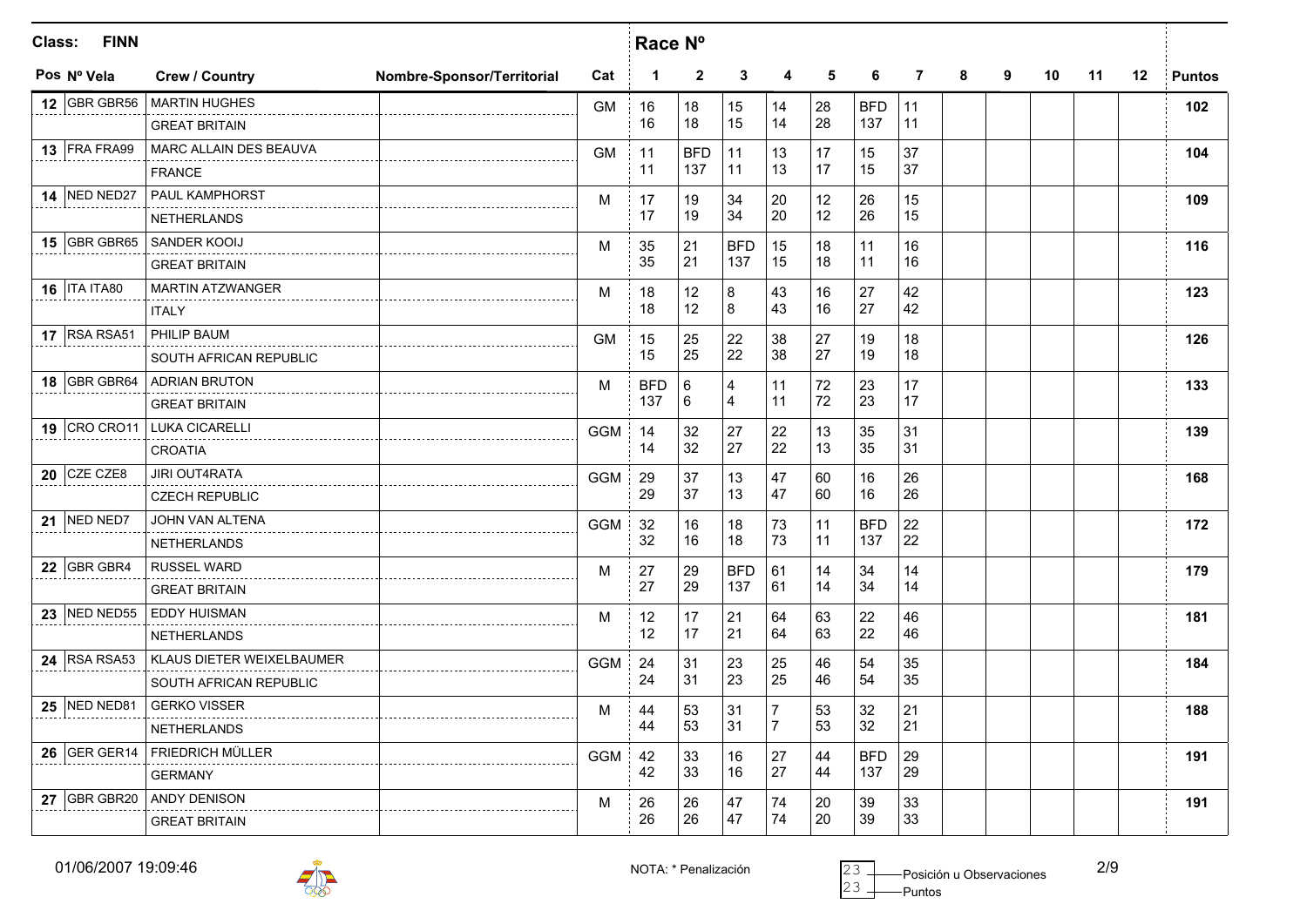| Class:<br><b>FINN</b> |                              |                            | Race N°    |             |                |            |    |     |            |                |   |   |    |    |         |               |
|-----------------------|------------------------------|----------------------------|------------|-------------|----------------|------------|----|-----|------------|----------------|---|---|----|----|---------|---------------|
| Pos Nº Vela           | <b>Crew / Country</b>        | Nombre-Sponsor/Territorial | Cat        | $\mathbf 1$ | $\overline{2}$ | 3          | 4  | 5   | 6          | $\overline{7}$ | 8 | 9 | 10 | 11 | $12 \,$ | <b>Puntos</b> |
| <b>28 NED NED11</b>   | HENK DE JAGER                |                            | <b>GGM</b> | 25          | 43             | <b>BFD</b> | 21 | 59  | 17         | 27             |   |   |    |    |         | 192           |
|                       | <b>NETHERLANDS</b>           |                            |            | 25          | 43             | 137        | 21 | 59  | 17         | 27             |   |   |    |    |         |               |
| $29$ HUN HUN2         | PETER SIPOS                  |                            | <b>GM</b>  | 76          | 47             | 26         | 37 | 40  | 20         | 23             |   |   |    |    |         | 193           |
|                       | <b>HUNGARY</b>               |                            |            | 76          | 47             | 26         | 37 | 40  | 20         | 23             |   |   |    |    |         |               |
| <b>30 HUN HUN4</b>    | <b>VARGA LAJOS</b>           |                            | M          | 62          | 39             | 41         | 32 | 23  | 31         | 30             |   |   |    |    |         | 196           |
|                       | <b>HUNGARY</b>               |                            |            | 62          | 39             | 41         | 32 | 23  | 31         | 30             |   |   |    |    |         |               |
| 31   ITA ITA111       | <b>BRUNO CATALAN</b>         |                            | <b>GGM</b> | 30          | 11             | 35         | 62 | 34  | 49         | 44             |   |   |    |    |         | 203           |
|                       | <b>ITALY</b>                 |                            |            | 30          | 11             | 35         | 62 | 34  | 49         | 44             |   |   |    |    |         |               |
| 32 NED NED50          | <b>JAN ZETZEMA</b>           |                            | <b>GM</b>  | 46          | <b>BFD</b>     | <b>RDG</b> | 34 | 31  | 33         | 19             |   |   |    |    |         | 213           |
|                       | <b>NETHERLANDS</b>           |                            |            | 46          | 137            | 50         | 34 | 31  | 33         | 19             |   |   |    |    |         |               |
| 33 NED NED1           | JAN VAN DER HORST            |                            | <b>GM</b>  | 43          | 46             | 29         | 51 | 45  | 14         | 40             |   |   |    |    |         | 217           |
|                       | <b>NETHERLANDS</b>           |                            |            | 43          | 46             | 29         | 51 | 45  | 14         | 40             |   |   |    |    |         |               |
| <b>34 NED NED77</b>   | AUKE WOEDERMANN              |                            | M          | 39          | 28             | 49         | 30 | 36  | 44         | 45             |   |   |    |    |         | 222           |
|                       | <b>NETHERLANDS</b>           |                            |            | 39          | 28             | 49         | 30 | 36  | 44         | 45             |   |   |    |    |         |               |
| <b>35 RSA RSA54</b>   | <b>ALAN TUCKER</b>           |                            | <b>GGM</b> | 57          | 67             | 28         | 52 | 22  | 38         | 28             |   |   |    |    |         | 225           |
|                       | SOUTH AFRICAN REPUBLIC       |                            |            | 57          | 67             | 28         | 52 | 22  | 38         | 28             |   |   |    |    |         |               |
| 36 GBR GBR77          | <b>HOWARD SELLARS</b>        |                            | <b>GGM</b> | 47          | 24             | <b>BFD</b> | 67 | 29  | 24         | 34             |   |   |    |    |         | 225           |
|                       | <b>GREAT BRITAIN</b>         |                            |            | 47          | 24             | 137        | 67 | 29  | 24         | 34             |   |   |    |    |         |               |
| <b>37 GER GER31</b>   | <b>HORST WÜHN</b>            |                            | <b>GM</b>  | 38          | <b>BFD</b>     | 19         | 81 | 48  | 9          | 43             |   |   |    |    |         | 238           |
|                       | <b>GERMANY</b>               |                            |            | 38          | 137            | 19         | 81 | 48  | 9          | 43             |   |   |    |    |         |               |
|                       | 38 CZE CZE318 MARTIN PLECITY |                            | <b>GM</b>  | 41          | 44             | 45         | 44 | 37  | 28         | 62             |   |   |    |    |         | 239           |
|                       | <b>CZECH REPUBLIC</b>        |                            |            | 41          | 44             | 45         | 44 | 37  | 28         | 62             |   |   |    |    |         |               |
| 39 GBR GBR55          | <b>GREG SHAW</b>             |                            | M          | 40          | 58             | <b>BFD</b> | 35 | 19  | 36         | 53             |   |   |    |    |         | 241           |
|                       | <b>GREAT BRITAIN</b>         |                            |            | 40          | 58             | 137        | 35 | 19  | 36         | 53             |   |   |    |    |         |               |
| 40 NZL NZL19          | <b>DENIS MOWBRAY</b>         |                            | GM         | 54          | 36             | 24         | 48 | 71  | <b>DNF</b> | 10             |   |   |    |    |         | 243           |
|                       | <b>NEW ZELAND</b>            |                            |            | 54          | 36             | 24         | 48 | 71  | 137        | 10             |   |   |    |    |         |               |
| 41 FRA FRA2           | PIERRE MONDETEGUE            |                            | <b>GGM</b> | 20          | 27             | <b>DNC</b> | 28 | 109 | 25         | 39             |   |   |    |    |         | 248           |
|                       | <b>FRANCE</b>                |                            |            | 20          | 27             | 137        | 28 | 109 | 25         | 39             |   |   |    |    |         |               |
| 42 CZE CZE7           | <b>VACLAV CINTL</b>          |                            | <b>GGM</b> | 22          | <b>BFD</b>     | 42         | 12 | 83  | 51         | 41             |   |   |    |    |         | 251           |
|                       | <b>CZECH REPUBLIC</b>        |                            |            | 22          | 137            | 42         | 12 | 83  | 51         | 41             |   |   |    |    |         |               |
| 43 NED NED95          | WOBBE DE SCHIFFART           |                            | <b>GM</b>  | 37          | 35             | 38         | 36 | 50  | 62         | 56             |   |   |    |    |         | 252           |
|                       | <b>NETHERLANDS</b>           |                            |            | 37          | 35             | 38         | 36 | 50  | 62         | 56             |   |   |    |    |         |               |

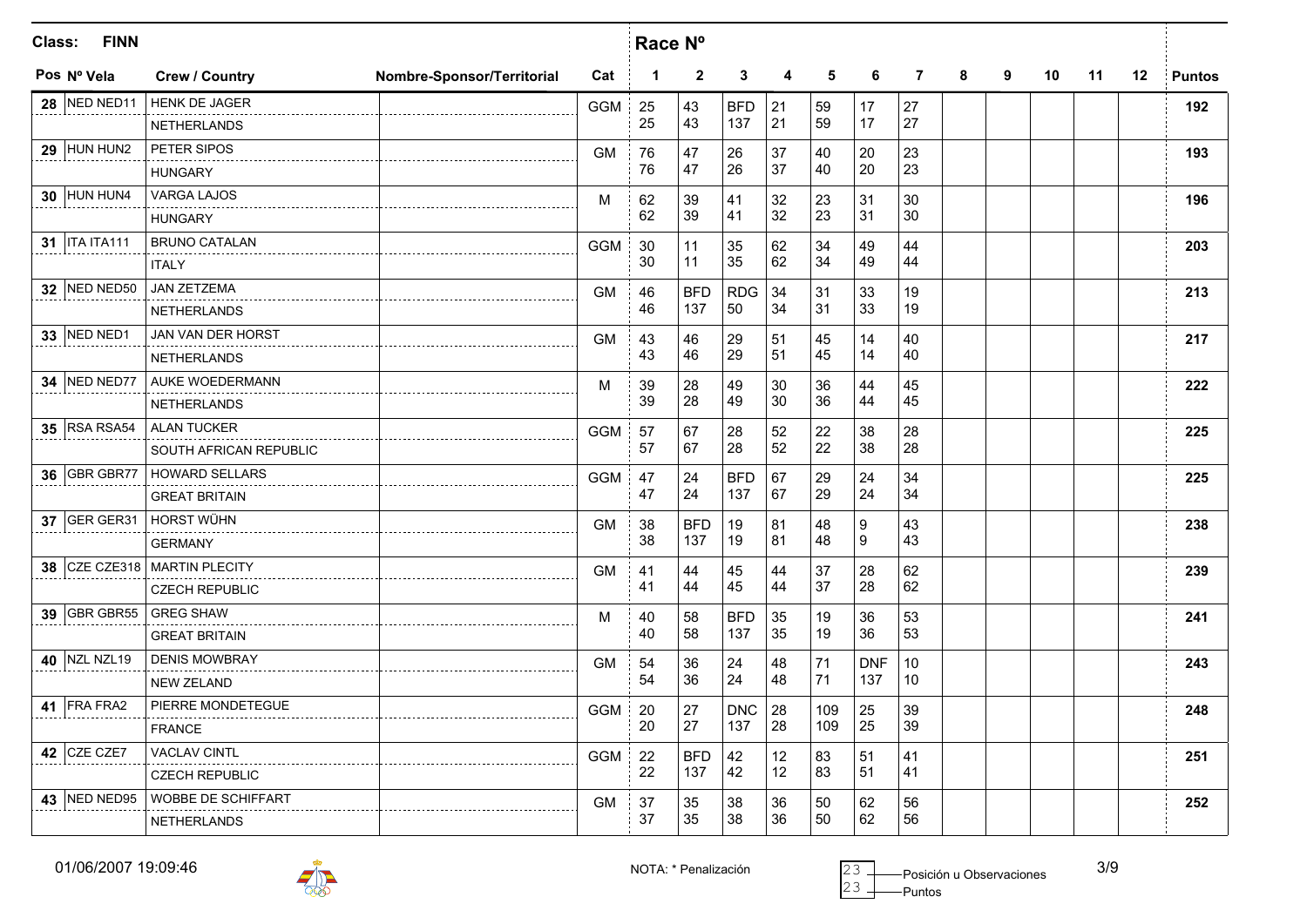| Class: | <b>FINN</b>           |                                     |                            | Race Nº   |              |                 |            |             |              |              |                |   |   |    |    |         |               |
|--------|-----------------------|-------------------------------------|----------------------------|-----------|--------------|-----------------|------------|-------------|--------------|--------------|----------------|---|---|----|----|---------|---------------|
|        | Pos Nº Vela           | <b>Crew / Country</b>               | Nombre-Sponsor/Territorial | Cat       | $\mathbf{1}$ | $\mathbf{2}$    | 3          | 4           | 5            | 6            | $\overline{7}$ | 8 | 9 | 10 | 11 | $12 \,$ | <b>Puntos</b> |
|        |                       | 44 FRA FRA862 PHILIPPE LOBERT       |                            | M         | <b>DNF</b>   | 22              | 40         | 39          | 91           | 43           | 25             |   |   |    |    |         | 260           |
|        |                       | <b>FRANCE</b>                       |                            |           | 137          | 22              | 40         | 39          | 91           | 43           | 25             |   |   |    |    |         |               |
|        | 45   ITA ITA938       | <b>RICCI GIORGIO</b>                |                            |           | 36           | <b>BFD</b>      | 48         | 58          | 25           | 47           | 47             |   |   |    |    |         | 261           |
|        |                       | <b>ITALY</b>                        |                            |           | 36           | 137             | 48         | 58          | 25           | 47           | 47             |   |   |    |    |         |               |
|        | 46 NED NED78          | TOMAN DE SCHIFFART                  |                            | <b>GM</b> | 70           | 41              | 54         | 31          | 56           | 60           | 36             |   |   |    |    |         | 278           |
|        |                       | <b>NETHERLANDS</b>                  |                            |           | 70           | 41              | 54         | 31          | 56           | 60           | 36             |   |   |    |    |         |               |
|        | <b>47   ITA ITA89</b> | <b>FLORIAN DEMETZ</b>               |                            | M         | 33           | 50              | 32         | 40          | 106          | 41           | 87             |   |   |    |    |         | 283           |
|        |                       | <b>ITALY</b>                        |                            |           | 33           | 50              | 32         | 40          | 106          | 41           | 87             |   |   |    |    |         |               |
|        | 48   ITA ITA941       | PAOLO CISBANI                       |                            | M         | <b>DNC</b>   | 30              | 17         | 26          | <b>OCS</b>   | 50           | 24             |   |   |    |    |         | 284           |
|        |                       | <b>ITALY</b>                        |                            |           | 137          | 30              | 17         | 26          | 137          | 50           | 24             |   |   |    |    |         |               |
|        | <b>49   ITA ITA84</b> | PIERLUIGI PINZAN                    |                            | <b>GM</b> | <b>BFD</b>   | 71              | 30         | 42          | 24           | 61           | 57             |   |   |    |    |         | 285           |
|        |                       | <b>ITALY</b>                        |                            |           | 137          | 71              | 30         | 42          | 24           | 61           | 57             |   |   |    |    |         |               |
|        |                       | 50 NED NED10 HEIN-PIETER OKKER      |                            | M         | $\,$ 5 $\,$  | 9               | <b>BFD</b> | $\mathsf 3$ | <b>DNC</b>   | $\mathbf{3}$ | <b>DNC</b>     |   |   |    |    |         | 294           |
|        |                       | <b>NETHERLANDS</b>                  |                            |           | 5            | 9               | 137        | 3           | 137          | 3            | 137            |   |   |    |    |         |               |
|        | <b>51   ITA ITA6</b>  | <b>MARCO PASSONI</b>                |                            | M         | 10           | $5\phantom{.0}$ | <b>BFD</b> | $\sqrt{5}$  | $\mathbf{1}$ | <b>DNC</b>   | <b>DNC</b>     |   |   |    |    |         | 295           |
|        |                       | <b>ITALY</b>                        |                            |           | 10           | 5               | 137        | 5           | $\mathbf 1$  | 137          | 137            |   |   |    |    |         |               |
|        | <b>52   ITA ITA5</b>  | FRANCO CINQUE                       |                            | <b>GM</b> | <b>BFD</b>   | 23              | 25         | 57          | <b>OCS</b>   | 30           | 32             |   |   |    |    |         | 304           |
|        |                       | <b>ITALY</b>                        |                            |           | 137          | 23              | 25         | 57          | 137          | 30           | 32             |   |   |    |    |         |               |
|        | 53 GRE GRE71          | PANAGIOTIS DAVOURLIS                |                            | M         | 23           | 34              | 33         | 53          | 26           | <b>DNC</b>   | <b>DNC</b>     |   |   |    |    |         | 306           |
|        |                       | <b>GRECE</b>                        |                            |           | 23           | 34              | 33         | 53          | 26           | 137          | 137            |   |   |    |    |         |               |
|        | 54 POR POR5           | JORGE PINHEIRO DE MELO              |                            | м         | 28           | <b>BFD</b>      | <b>BFD</b> | 41          | 21           | 29           | 52             |   |   |    |    |         | 308           |
|        |                       | <b>PORTUGAL</b>                     |                            |           | 28           | 137             | 137        | 41          | 21           | 29           | 52             |   |   |    |    |         |               |
|        | 55 NED NED56          | <b>ROB HUISMAN</b>                  |                            | <b>GM</b> | 50           | 54              | 44         | <b>OCS</b>  | 54           | 42           | 64             |   |   |    |    |         | 308           |
|        |                       | <b>NETHERLANDS</b>                  |                            |           | 50           | 54              | 44         | 137         | 54           | 42           | 64             |   |   |    |    |         |               |
|        | 56   ITA ITA925       | <b>GREGOR STIMPFL</b>               |                            | M         | 34           | 45              | 20         | 23          | <b>OCS</b>   | <b>BFD</b>   | 54             |   |   |    |    |         | 313           |
|        |                       | <b>ITALY</b>                        |                            |           | 34           | 45              | 20         | 23          | 137          | 137          | 54             |   |   |    |    |         |               |
|        |                       | 57 GER GER13 WOLFGANG TAMM          |                            | м         | 31           | 15              | <b>BFD</b> | 19          | 93           | 21           | <b>DNC</b>     |   |   |    |    |         | 316           |
|        |                       | <b>GERMANY</b>                      |                            |           | 31           | 15              | 137        | 19          | 93           | 21           | 137            |   |   |    |    |         |               |
|        | 58 GBR GBR61          | <b>JOHN HEYES</b>                   |                            | M         | 45           | <b>BFD</b>      | 57         | 84          | 65           | 45           | 20             |   |   |    |    |         | 316           |
|        |                       | <b>GREAT BRITAIN</b>                |                            |           | 45           | 137             | 57         | 84          | 65           | 45           | 20             |   |   |    |    |         |               |
|        |                       | 59 ESP ESP260 VICTOR SERRANO CONESA |                            | M         | 53           | 63              | 43         | 55          | 41           | <b>DNC</b>   | 61             |   |   |    |    |         | 316           |
|        |                       | <b>SPAIN</b>                        |                            |           | 53           | 63              | 43         | 55          | 41           | 137          | 61             |   |   |    |    |         |               |

01/06/2007 19:09:46



Puntos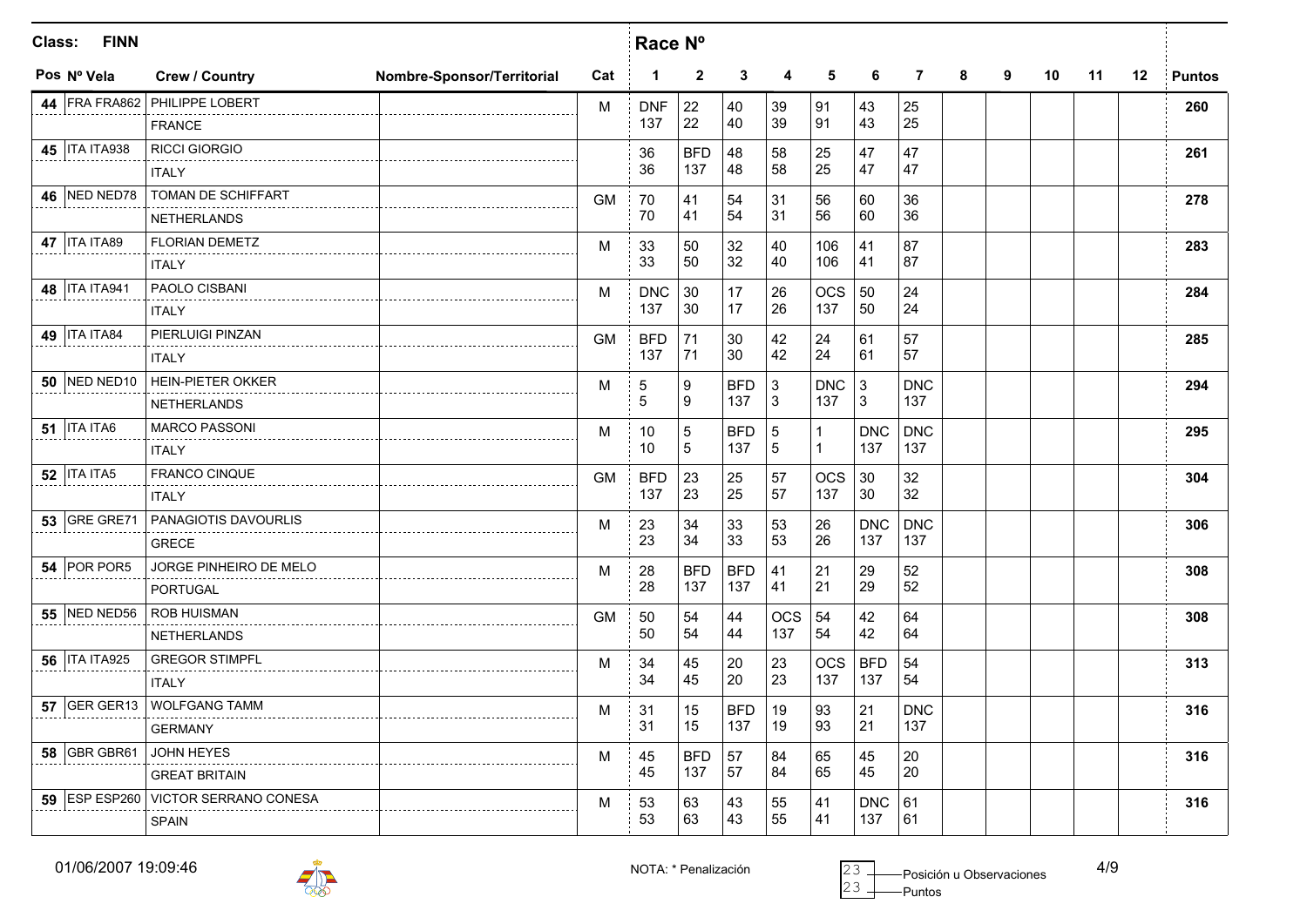| Class:<br><b>FINN</b> |                                       |                            | Race N°    |            |              |            |     |    |            |                |   |   |    |    |         |               |
|-----------------------|---------------------------------------|----------------------------|------------|------------|--------------|------------|-----|----|------------|----------------|---|---|----|----|---------|---------------|
| Pos Nº Vela           | <b>Crew / Country</b>                 | Nombre-Sponsor/Territorial | Cat        | 1          | $\mathbf{2}$ | 3          | 4   | 5  | 6          | $\overline{7}$ | 8 | 9 | 10 | 11 | $12 \,$ | <b>Puntos</b> |
| 60 FRA FRA846         | <b>GILES HENAFF</b>                   |                            | <b>GGM</b> | <b>DSQ</b> | 57           | 14         | 68  | 76 | 53         | 49             |   |   |    |    |         | 317           |
|                       | <b>FRANCE</b>                         |                            |            | 137        | 57           | 14         | 68  | 76 | 53         | 49             |   |   |    |    |         |               |
| <b>61 NED NED72</b>   | LUCAS-JAN GROENHOUT                   |                            | M          | 58         | 61           | 52         | 76  | 70 | 37         | 58             |   |   |    |    |         | 336           |
|                       | <b>NETHERLANDS</b>                    |                            |            | 58         | 61           | 52         | 76  | 70 | 37         | 58             |   |   |    |    |         |               |
| 62 GER GER63          | MICHAEL PANDLER                       |                            | <b>GGM</b> | 65         | 59           | 84         | 56  | 35 | 63         | 67             |   |   |    |    |         | 345           |
|                       | <b>GERMANY</b>                        |                            |            | 65         | 59           | 84         | 56  | 35 | 63         | 67             |   |   |    |    |         |               |
| 63 GER GER68          | <b>WILFRIED BALTHASAR</b>             |                            | <b>GGM</b> | 69         | 48           | 66         | 91  | 32 | <b>BFD</b> | 50             |   |   |    |    |         | 356           |
|                       | <b>GERMANY</b>                        |                            |            | 69         | 48           | 66         | 91  | 32 | 137        | 50             |   |   |    |    |         |               |
| 64 GBR GBR24          | <b>RORY BARNES</b>                    |                            | <b>GM</b>  | 48         | 60           | 75         | 80  | 47 | 58         | 71             |   |   |    |    |         | 359           |
|                       | <b>GREAT BRITAIN</b>                  |                            |            | 48         | 60           | 75         | 80  | 47 | 58         | 71             |   |   |    |    |         |               |
| 65 SUI SUI11          | <b>HANS FATZER</b>                    |                            | <b>GM</b>  | 73         | 40           | 61         | 69  | 84 | 57         | 60             |   |   |    |    |         | 360           |
|                       | SWITZERLAND                           |                            |            | 73         | 40           | 61         | 69  | 84 | 57         | 60             |   |   |    |    |         |               |
|                       | 66 ESP ESP295 FRANCISCO JAVIER MORENO |                            | M          | 64         | 52           | <b>DNC</b> | 71  | 38 | 66         | 70             |   |   |    |    |         | 361           |
|                       | <b>SPAIN</b>                          |                            |            | 64         | 52           | 137        | 71  | 38 | 66         | 70             |   |   |    |    |         |               |
| 67 GBR GBR61          | <b>TONY LOCK</b>                      |                            | <b>GGM</b> | 56         | <b>BFD</b>   | 71         | 79  | 62 | 48         | 48             |   |   |    |    |         | 364           |
|                       | <b>GREAT BRITAIN</b>                  |                            |            | 56         | 137          | 71         | 79  | 62 | 48         | 48             |   |   |    |    |         |               |
| 68 FRA FRA85          | <b>REMY ARNAUD</b>                    |                            | <b>GM</b>  | 63         | <b>BFD</b>   | 39         | 100 | 64 | 40         | 59             |   |   |    |    |         | 365           |
|                       | <b>FRANCE</b>                         |                            |            | 63         | 137          | 39         | 100 | 64 | 40         | 59             |   |   |    |    |         |               |
| <b>69 NED NED87</b>   | LUCIO NODARI                          |                            | <b>GM</b>  | 52         | 86           | 62         | 70  | 39 | 56         | <b>DNC</b>     |   |   |    |    |         | 365           |
|                       | <b>NETHERLANDS</b>                    |                            |            | 52         | 86           | 62         | 70  | 39 | 56         | 137            |   |   |    |    |         |               |
| <b>70 NED NED8</b>    | RODERIK CASANDER                      |                            | <b>GGM</b> | 72         | 72           | 60         | 78  | 42 | 68         | 55             |   |   |    |    |         | 369           |
|                       | <b>NETHERLANDS</b>                    |                            |            | 72         | 72           | 60         | 78  | 42 | 68         | 55             |   |   |    |    |         |               |
| <b>71   ITA ITA99</b> | ANDREA SANDINI                        |                            | M          | 61         | 66           | 72         | 60  | 43 | 67         | <b>DNF</b>     |   |   |    |    |         | 369           |
|                       | <b>ITALY</b>                          |                            |            | 61         | 66           | 72         | 60  | 43 | 67         | 137            |   |   |    |    |         |               |
| <b>72 NED NED15</b>   | NANNE BOOT                            |                            | GM         | 77         | 62           | 70         | 45  | 75 | 70         | 51             |   |   |    |    |         | 373           |
|                       | <b>NETHERLANDS</b>                    |                            |            | 77         | 62           | 70         | 45  | 75 | 70         | 51             |   |   |    |    |         |               |
| <b>73 NED NED88</b>   | <b>CHIEL BARENDS</b>                  |                            | <b>GM</b>  | 55         | 56           | 50         | 99  | 55 | 59         | <b>DNC</b>     |   |   |    |    |         | 374           |
|                       | <b>NETHERLANDS</b>                    |                            |            | 55         | 56           | 50         | 99  | 55 | 59         | 137            |   |   |    |    |         |               |
| <b>74 SUI SUI9</b>    | ANDREA ROOST                          |                            | <b>GGM</b> | 49         | 85           | 59         | 83  | 99 | 52         | 74             |   |   |    |    |         | 402           |
|                       | SWITZERLAND                           |                            |            | 49         | 85           | 59         | 83  | 99 | 52         | 74             |   |   |    |    |         |               |
| <b>75   ITA ITA39</b> | <b>THOMAS PICHLER</b>                 |                            | M          | 66         | 55           | 51         | OCS | 52 | 55         | <b>DSQ</b>     |   |   |    |    |         | 416           |
|                       | <b>ITALY</b>                          |                            |            | 66         | 55           | 51         | 137 | 52 | 55         | 137            |   |   |    |    |         |               |

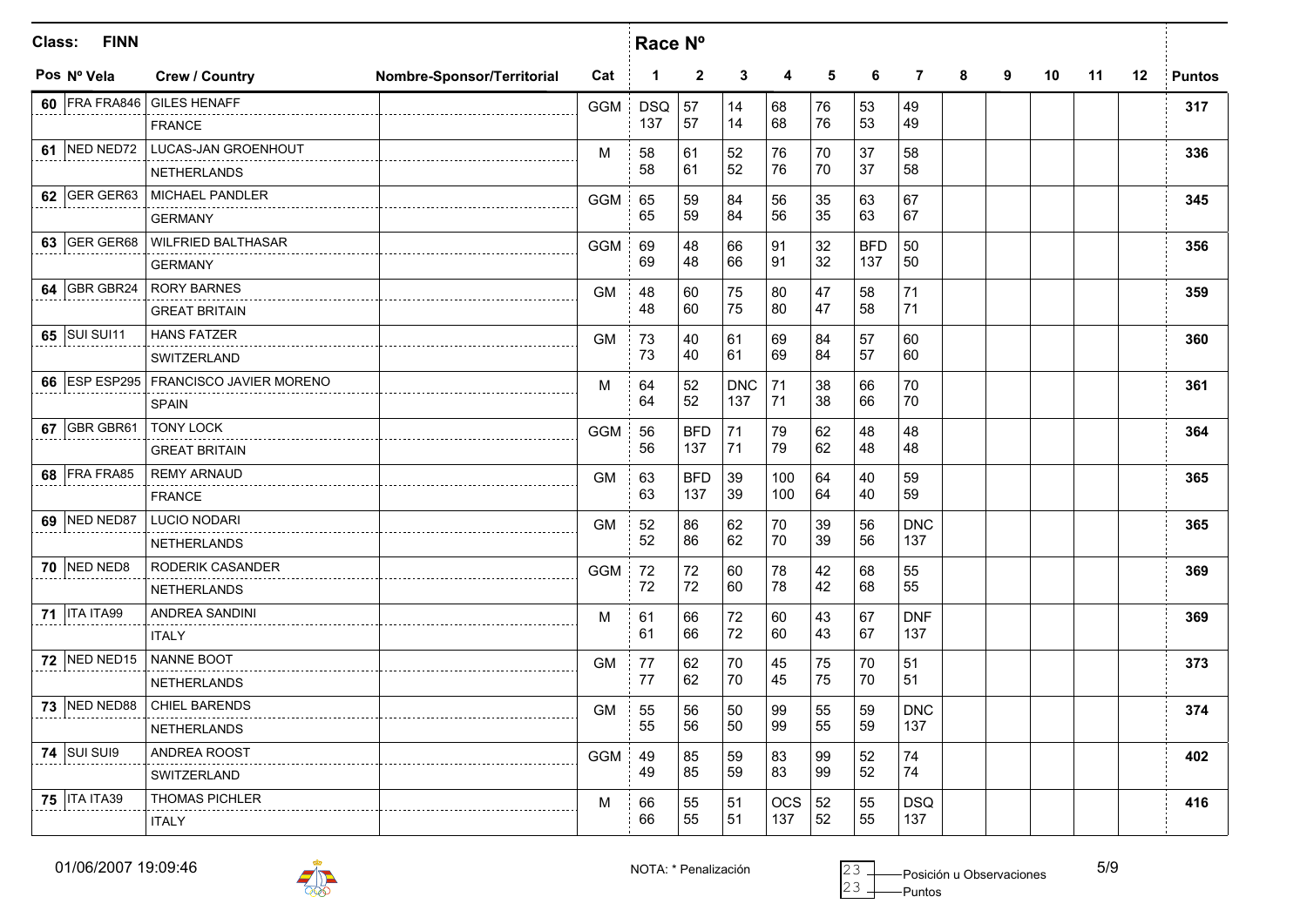| Class: | <b>FINN</b>          |                               |                            |            | Race N°              |              |            |     |            |            |                |   |   |    |    |         |               |
|--------|----------------------|-------------------------------|----------------------------|------------|----------------------|--------------|------------|-----|------------|------------|----------------|---|---|----|----|---------|---------------|
|        | Pos Nº Vela          | <b>Crew / Country</b>         | Nombre-Sponsor/Territorial | Cat        | $\blacktriangleleft$ | $\mathbf{2}$ | 3          | 4   | 5          | 6          | $\overline{7}$ | 8 | 9 | 10 | 11 | $12 \,$ | <b>Puntos</b> |
|        | <b>76 NZL NZL3</b>   | <b>BEN WINTERS</b>            |                            | <b>GGM</b> | <b>BFD</b>           | 42           | <b>DNC</b> | 65  | 69         | 46         | 65             |   |   |    |    |         | 424           |
|        |                      | <b>NEW ZELAND</b>             |                            |            | 137                  | 42           | 137        | 65  | 69         | 46         | 65             |   |   |    |    |         |               |
|        | 77 NED NED39         | <b>HANS ZOMER</b>             |                            | <b>GM</b>  | 78                   | 68           | 56         | 29  | 57         | <b>DNC</b> | <b>DNC</b>     |   |   |    |    |         | 425           |
|        |                      | <b>NETHERLANDS</b>            |                            |            | 78                   | 68           | 56         | 29  | 57         | 137        | 137            |   |   |    |    |         |               |
|        | <b>78   ITA ITA1</b> | HEINI UNTERHAUSER             |                            | <b>GGM</b> | 82                   | 76           | 80         | 54  | 61         | 75         | 81             |   |   |    |    |         | 427           |
|        |                      | <b>ITALY</b>                  |                            |            | 82                   | 76           | 80         | 54  | 61         | 75         | 81             |   |   |    |    |         |               |
|        | 79 NED NED32         | PETER VERHOEF                 |                            | GM         | 80                   | 87           | 73         | 90  | 82         | 71         | 38             |   |   |    |    |         | 431           |
|        |                      | <b>NETHERLANDS</b>            |                            |            | 80                   | 87           | 73         | 90  | 82         | 71         | 38             |   |   |    |    |         |               |
|        | <b>80 NED NED74</b>  | ALPHONS VAN GENT              |                            | <b>GGM</b> | 85                   | 81           | <b>DNC</b> | 66  | 79         | 65         | 63             |   |   |    |    |         | 439           |
|        |                      | <b>NETHERLANDS</b>            |                            |            | 85                   | 81           | 137        | 66  | 79         | 65         | 63             |   |   |    |    |         |               |
|        | 81 RSA RSA5          | <b>ROBIN GREAVES</b>          |                            | <b>GGM</b> | 67                   | 84           | 63         | 98  | 77         | 73         | 77             |   |   |    |    |         | 441           |
|        |                      | SOUTH AFRICAN REPUBLIC        |                            |            | 67                   | 84           | 63         | 98  | 77         | 73         | 77             |   |   |    |    |         |               |
|        | 82 SUI SUI57         | RUDOLF BAUMANN                |                            | <b>GM</b>  | 98                   | 73           | 82         | 82  | 58         | 69         | 83             |   |   |    |    |         | 447           |
|        |                      | <b>SWITZERLAND</b>            |                            |            | 98                   | 73           | 82         | 82  | 58         | 69         | 83             |   |   |    |    |         |               |
|        | 83 NED NED4          | <b>RUURD BAERENDS</b>         |                            | <b>GM</b>  | 60                   | 69           | <b>DNC</b> | 17  | 33         | <b>BFD</b> | <b>DNC</b>     |   |   |    |    |         | 453           |
|        |                      | <b>NETHERLANDS</b>            |                            |            | 60                   | 69           | 137        | 17  | 33         | 137        | 137            |   |   |    |    |         |               |
|        | 84 NED NED9          | JOBS ISSELMANN                |                            | <b>GGM</b> | 89                   | 74           | 68         | 77  | <b>OCS</b> | 74         | 76             |   |   |    |    |         | 458           |
|        |                      | <b>NETHERLANDS</b>            |                            |            | 89                   | 74           | 68         | 77  | 137        | 74         | 76             |   |   |    |    |         |               |
|        | 85 NED NED2          | WOUTER MOLENAAR               |                            | <b>GM</b>  | 51                   | 49           | 36         | 50  | <b>DNC</b> | <b>DNC</b> | <b>DNC</b>     |   |   |    |    |         | 460           |
|        |                      | <b>NETHERLANDS</b>            |                            |            | 51                   | 49           | 36         | 50  | 137        | 137        | 137            |   |   |    |    |         |               |
|        | 86 FRA FRA827        | <b>JAN SALIN</b>              |                            | <b>GGM</b> | 79                   | 93           | 58         | 92  | 85         | 78         | 75             |   |   |    |    |         | 467           |
|        |                      | <b>FRANCE</b>                 |                            |            | 79                   | 93           | 58         | 92  | 85         | 78         | 75             |   |   |    |    |         |               |
|        | 87   ITA ITA7        | <b>ANTONIO PITINI</b>         |                            | <b>GM</b>  | <b>DNC</b>           | 70           | 69         | 88  | 78         | 84         | 79             |   |   |    |    |         | 468           |
|        |                      | <b>ITALY</b>                  |                            |            | 137                  | 70           | 69         | 88  | 78         | 84         | 79             |   |   |    |    |         |               |
|        | 88 NED NED77         | JAN-JAAP LAMME                |                            | M          | 68                   | 38           | <b>BFD</b> | 49  | 51         | <b>BFD</b> | <b>DNC</b>     |   |   |    |    |         | 480           |
|        |                      | <b>NETHERLANDS</b>            |                            |            | 68                   | 38           | 137        | 49  | 51         | 137        | 137            |   |   |    |    |         |               |
|        | 89   ITA ITA43       | PIETRO PIRAM                  |                            | <b>GGM</b> | 86                   | 77           | 90         | 93  | 67         | 90         | 72             |   |   |    |    |         | 482           |
|        |                      | <b>ITALY</b>                  |                            |            | 86                   | 77           | 90         | 93  | 67         | 90         | 72             |   |   |    |    |         |               |
|        |                      | 90 FRA FRA800 YVES ZOCCOLA    |                            | <b>GGM</b> | 92                   | 64           | 74         | 102 | 110        | 79         | 80             |   |   |    |    |         | 491           |
|        |                      | <b>FRANCE</b>                 |                            |            | 92                   | 64           | 74         | 102 | 110        | 79         | 80             |   |   |    |    |         |               |
|        |                      | 91 NED NED13   HAROLD LENSING |                            | <b>GM</b>  | 74                   | 97           | 76         | 108 | 81         | 76         | 89             |   |   |    |    |         | 493           |
|        |                      | <b>NETHERLANDS</b>            |                            |            | 74                   | 97           | 76         | 108 | 81         | 76         | 89             |   |   |    |    |         |               |



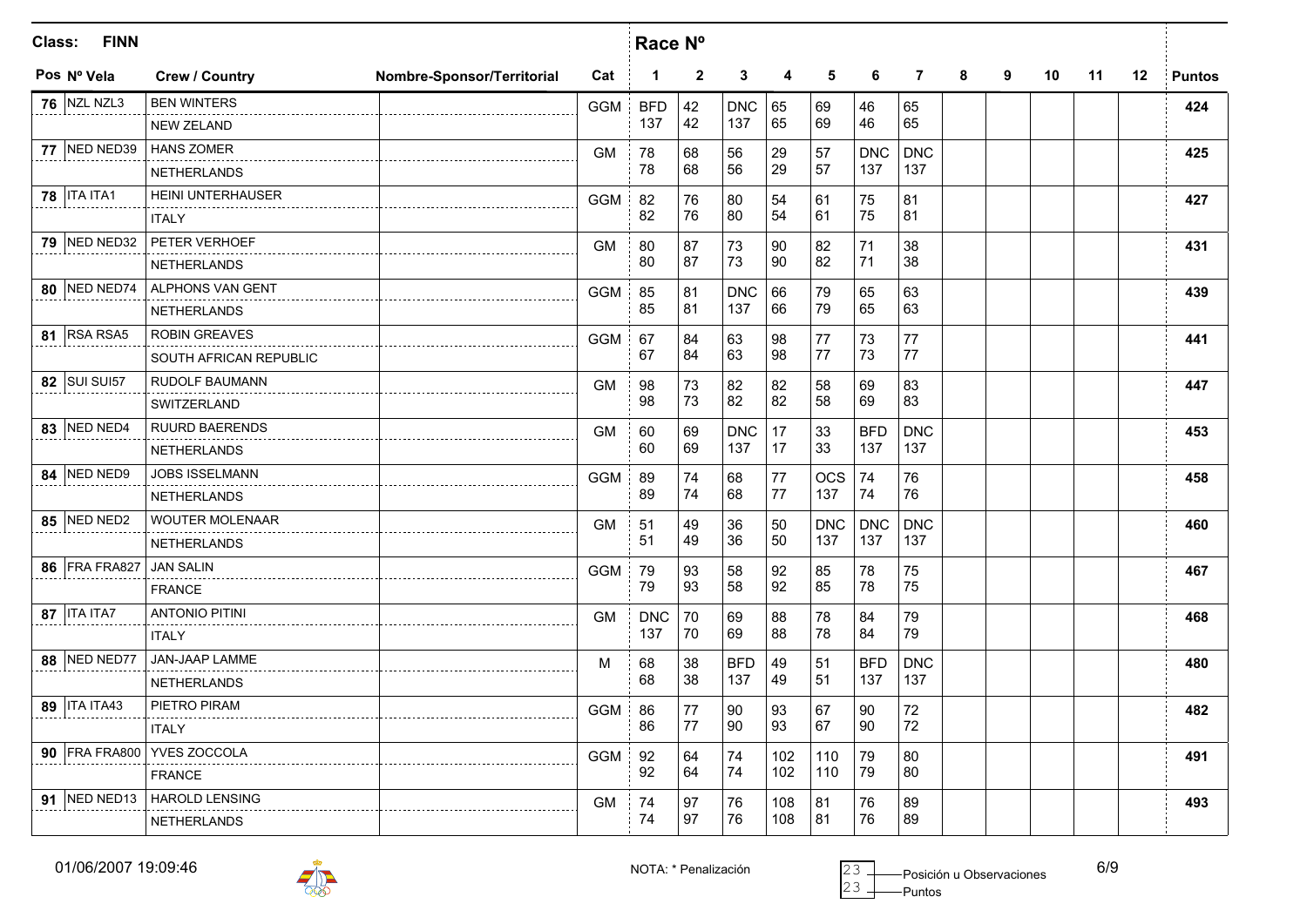| <b>FINN</b><br>Class:     |                                        |                            | Race Nº    |            |              |            |     |     |            |                |   |   |    |    |         |               |
|---------------------------|----------------------------------------|----------------------------|------------|------------|--------------|------------|-----|-----|------------|----------------|---|---|----|----|---------|---------------|
| Pos Nº Vela               | <b>Crew / Country</b>                  | Nombre-Sponsor/Territorial | Cat        | 1          | $\mathbf{2}$ | 3          | 4   | 5   | 6          | $\overline{7}$ | 8 | 9 | 10 | 11 | $12 \,$ | <b>Puntos</b> |
| 92 SUI SUI13              | PETER KILCHENMANN                      |                            | <b>GM</b>  | <b>DNC</b> | 107          | 81         | 87  | 66  | 77         | 78             |   |   |    |    |         | 496           |
|                           | SWITZERLAND                            |                            |            | 137        | 107          | 81         | 87  | 66  | 77         | 78             |   |   |    |    |         |               |
|                           | 93 GER GER10 SIEGFRED BÖHL             |                            | LEG        | 102        | 99           | 65         | 113 | 94  | 64         | 73             |   |   |    |    |         | 497           |
|                           | <b>GERMANY</b>                         |                            | <b>END</b> | 102        | 99           | 65         | 113 | 94  | 64         | 73             |   |   |    |    |         |               |
|                           | 94 GER GER20 ROLF ELSASSER             |                            | <b>GM</b>  | 81         | 88           | <b>DNC</b> | 89  | 90  | 86         | 68             |   |   |    |    |         | 502           |
|                           | <b>GERMANY</b>                         |                            |            | 81         | 88           | 137        | 89  | 90  | 86         | 68             |   |   |    |    |         |               |
|                           | 95 GER GER85 RÜDIGER STELZL            |                            | <b>GGM</b> | <b>DNC</b> | 80           | 64         | 107 | 92  | 85         | 90             |   |   |    |    |         | 518           |
|                           | <b>GERMANY</b>                         |                            |            | 137        | 80           | 64         | 107 | 92  | 85         | 90             |   |   |    |    |         |               |
| <b>96 NED NED81</b>       | <b>MARTIN TAS</b>                      |                            | M          | 83         | 100          | 86         | 95  | 87  | 81         | 86             |   |   |    |    |         | 518           |
|                           | NETHERLANDS                            |                            |            | 83         | 100          | 86         | 95  | 87  | 81         | 86             |   |   |    |    |         |               |
| 97 CZE CZE38              | <b>JIRI KMONICECK</b>                  |                            | <b>GM</b>  | 88         | 78           | 53         | 86  | 86  | <b>DNC</b> | <b>DNC</b>     |   |   |    |    |         | 528           |
|                           | <b>CZECH REPUBLIC</b>                  |                            |            | 88         | 78           | 53         | 86  | 86  | 137        | 137            |   |   |    |    |         |               |
| 98   ITA ITA85            | <b>KLAUS HEUFLER</b>                   |                            | M          | 71         | 79           | 88         | 97  | 111 | 82         | <b>DNF</b>     |   |   |    |    |         | 528           |
|                           | <b>ITALY</b>                           |                            |            | 71         | 79           | 88         | 97  | 111 | 82         | 137            |   |   |    |    |         |               |
| <b>99 FRA FRA37</b>       | <b>ALAIN GUILLOU</b>                   |                            | <b>GGM</b> | 104        | 94           | <b>DNC</b> | 85  | 100 | 87         | 66             |   |   |    |    |         | 536           |
|                           | <b>FRANCE</b>                          |                            |            | 104        | 94           | 137        | 85  | 100 | 87         | 66             |   |   |    |    |         |               |
| 100 GBR GBR55             | <b>MIKE TILL</b>                       |                            | <b>GGM</b> | <b>BFD</b> | 108          | 93         | 106 | 80  | 80         | 69             |   |   |    |    |         | 536           |
|                           | <b>GREAT BRITAIN</b>                   |                            |            | 137        | 108          | 93         | 106 | 80  | 80         | 69             |   |   |    |    |         |               |
|                           | 101 NED NED31 WILLEM NAGEL             |                            | <b>GGM</b> | <b>DNC</b> | 51           | 46         | 63  | 103 | <b>DNC</b> | <b>DNC</b>     |   |   |    |    |         | 537           |
|                           | <b>NETHERLANDS</b>                     |                            |            | 137        | 51           | 46         | 63  | 103 | 137        | 137            |   |   |    |    |         |               |
| 102 CZE CZE222 PETR VINKL |                                        |                            | M          | 87         | 91           | 79         | 109 | 116 | 91         | 85             |   |   |    |    |         | 542           |
|                           | <b>CZECH REPUBLIC</b>                  |                            |            | 87         | 91           | 79         | 109 | 116 | 91         | 85             |   |   |    |    |         |               |
|                           | 103 ESP ESP128 ANTONIO CANDELA DOMINGO |                            | M          | 96         | 89           | <b>BFD</b> | 105 | 102 | 72         | 82             |   |   |    |    |         | 546           |
|                           | <b>SPAIN</b>                           | C.Valenciana               |            | 96         | 89           | 137        | 105 | 102 | 72         | 82             |   |   |    |    |         |               |
| 104 $\vert$ SUI SUI7      | <b>JIRI HURACEK</b>                    |                            | GM         | 94         | 104          | 87         | 96  | 101 | 94         | 94             |   |   |    |    |         | 566           |
|                           | SWITZERLAND                            |                            |            | 94         | 104          | 87         | 96  | 101 | 94         | 94             |   |   |    |    |         |               |
| 105 GBR GBR58 PAUL BROWN  |                                        |                            | <b>GM</b>  | 75         | <b>BFD</b>   | 55         | 75  | 89  | <b>BFD</b> | <b>DNC</b>     |   |   |    |    |         | 568           |
|                           | <b>GREAT BRITAIN</b>                   |                            |            | 75         | 137          | 55         | 75  | 89  | 137        | 137            |   |   |    |    |         |               |
| <b>106 AUT AUT78</b>      | <b>HELMUT ZIEREIS</b>                  |                            | M          | 97         | 105          | 83         | 111 | 96  | 96         | 91             |   |   |    |    |         | 568           |
|                           | <b>AUSTRIA</b>                         |                            |            | 97         | 105          | 83         | 111 | 96  | 96         | 91             |   |   |    |    |         |               |
| $107$ GER GER89           | <b>GUNTHER KELLERMAN</b>               |                            | <b>GGM</b> | 99         | 101          | 85         | 116 | 113 | 88         | 96             |   |   |    |    |         | 582           |
|                           | <b>GERMANY</b>                         |                            |            | 99         | 101          | 85         | 116 | 113 | 88         | 96             |   |   |    |    |         |               |

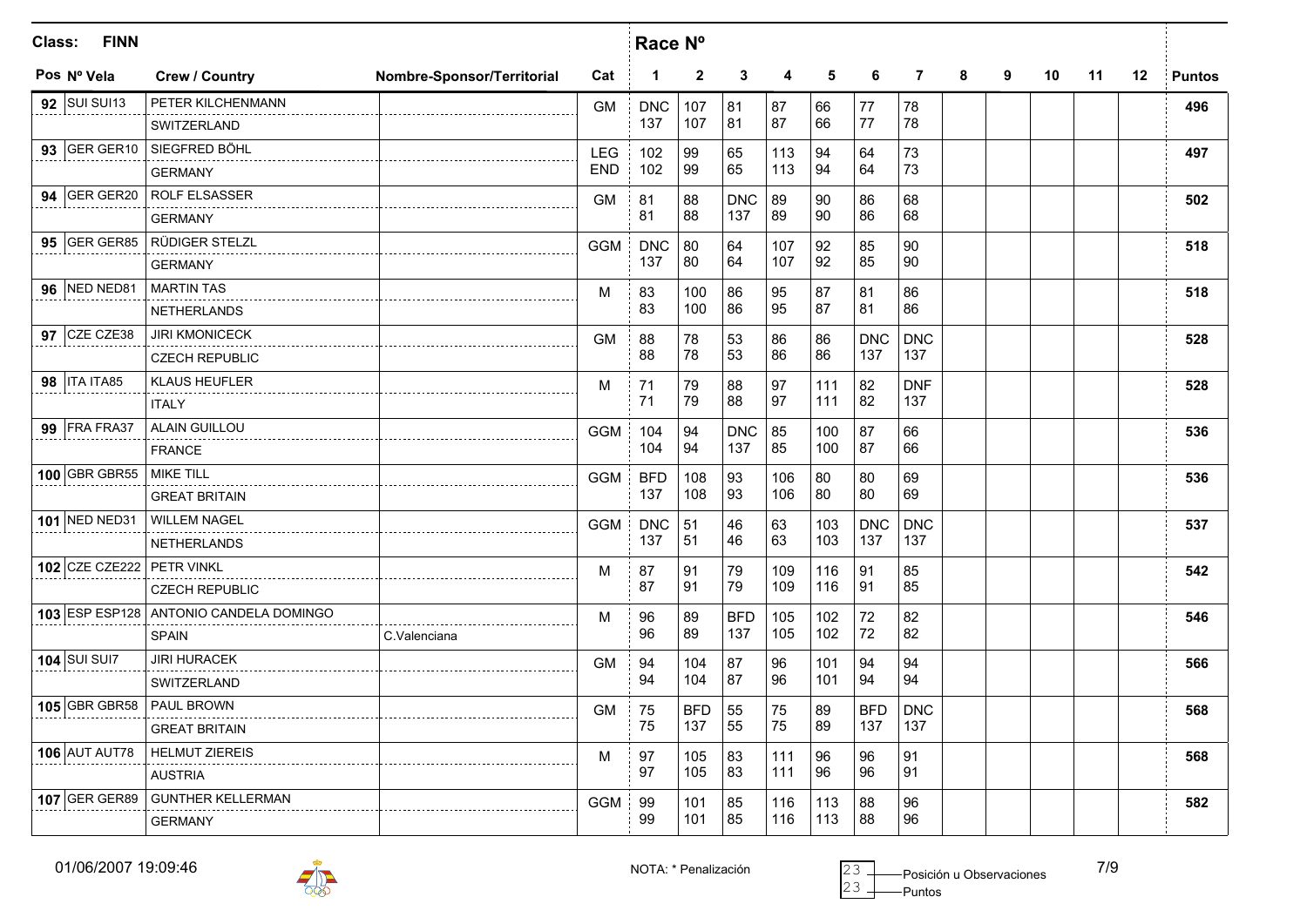| <b>FINN</b><br>Class:         |              |                        |                            |            | Race Nº    |              |            |     |            |            |                |   |   |    |    |    |               |
|-------------------------------|--------------|------------------------|----------------------------|------------|------------|--------------|------------|-----|------------|------------|----------------|---|---|----|----|----|---------------|
| Pos Nº Vela                   |              | <b>Crew / Country</b>  | Nombre-Sponsor/Territorial | Cat        | 1          | $\mathbf{2}$ | 3          | 4   | 5          | 6          | $\overline{7}$ | 8 | 9 | 10 | 11 | 12 | <b>Puntos</b> |
| 108 GER GER14                 |              | <b>JENS OTT</b>        |                            | <b>GGM</b> | 90         | 103          | 92         | 114 | <b>DNC</b> | 97         | 93             |   |   |    |    |    | 589           |
|                               |              | <b>GERMANY</b>         |                            |            | 90         | 103          | 92         | 114 | 137        | 97         | 93             |   |   |    |    |    |               |
| 109 NED NED38                 |              | OLAF VON HEUSDEN       |                            | <b>GGM</b> | 93         | 83           | <b>BFD</b> | 72  | 68         | <b>BFD</b> | <b>DNC</b>     |   |   |    |    |    | 590           |
|                               |              | <b>NETHERLANDS</b>     |                            |            | 93         | 83           | 137        | 72  | 68         | 137        | 137            |   |   |    |    |    |               |
| 110 ITA ITA93                 |              | <b>NIKOLAUS MAIR</b>   |                            | <b>GGM</b> | 103        | <b>BFD</b>   | <b>DNC</b> | 94  | 98         | 93         | 84             |   |   |    |    |    | 609           |
|                               | <b>ITALY</b> |                        |                            |            | 103        | 137          | 137        | 94  | 98         | 93         | 84             |   |   |    |    |    |               |
| 111 ITA ITA88                 |              | <b>UMBERTO GIUGNI</b>  |                            | <b>GGM</b> | 95         | 82           | <b>DNC</b> | 103 | 115        | 89         | <b>DNC</b>     |   |   |    |    |    | 621           |
|                               |              | <b>ITALY</b>           |                            |            | 95         | 82           | 137        | 103 | 115        | 89         | 137            |   |   |    |    |    |               |
| <b>112 NED NED82</b>          |              | HENNIE VAN DEN BRINK   |                            | <b>GGM</b> | <b>DNC</b> | <b>DNC</b>   | <b>DNC</b> | 33  | 49         | <b>DNC</b> | <b>DNC</b>     |   |   |    |    |    | 630           |
|                               |              | <b>NETHERLANDS</b>     |                            |            | 137        | 137          | 137        | 33  | 49         | 137        | 137            |   |   |    |    |    |               |
| $113$ FRA FRA1                |              | <b>DIDIER POISSANT</b> |                            | <b>LEG</b> | <b>BFD</b> | 110          | 99         | 125 | 95         | 104        | 97             |   |   |    |    |    | 630           |
|                               |              | <b>FRANCE</b>          |                            | <b>END</b> | 137        | 110          | 99         | 125 | 95         | 104        | 97             |   |   |    |    |    |               |
| 114 CZE CZE4                  |              | BOZENA SMIDOVA         |                            | <b>GGM</b> | 106        | 114          | 97         | 119 | 97         | 103        | <b>DNC</b>     |   |   |    |    |    | 636           |
|                               |              | <b>CZECH REPUBLIC</b>  |                            |            | 106        | 114          | 97         | 119 | 97         | 103        | 137            |   |   |    |    |    |               |
| 115 ESP ESP179 EMILIO PLAGARO |              |                        |                            | <b>GGM</b> | <b>DNC</b> | 112          | 94         | 121 | 118        | 100        | 92             |   |   |    |    |    | 637           |
|                               |              | <b>SPAIN</b>           |                            |            | 137        | 112          | 94         | 121 | 118        | 100        | 92             |   |   |    |    |    |               |
| 116 GBR GBR57                 |              | MICHAEL STRINGER       |                            | <b>GM</b>  | 101        | 102          | 95         | 122 | 121        | 99         | <b>DNC</b>     |   |   |    |    |    | 640           |
|                               |              | <b>GREAT BRITAIN</b>   |                            |            | 101        | 102          | 95         | 122 | 121        | 99         | 137            |   |   |    |    |    |               |
| <b>117 SUI SUI44</b>          |              | THOMAS ROOST           |                            | M          | <b>DNC</b> | <b>BFD</b>   | 78         | 101 | 107        | 83         | <b>DNC</b>     |   |   |    |    |    | 643           |
|                               |              | SWITZERLAND            |                            |            | 137        | 137          | 78         | 101 | 107        | 83         | 137            |   |   |    |    |    |               |
| <b>118 HUN HUN24</b>          |              | <b>EGON EDE PAYR</b>   |                            | <b>GM</b>  | 91         | 92           | 77         | 126 | 122        | <b>DNC</b> | <b>DNC</b>     |   |   |    |    |    | 645           |
|                               |              | <b>HUNGARY</b>         |                            |            | 91         | 92           | 77         | 126 | 122        | 137        | 137            |   |   |    |    |    |               |
| 119 SUI SUI64                 |              | <b>HEINZ STAMMNITZ</b> |                            | <b>GM</b>  | 84         | 98           | <b>DNC</b> | 104 | 88         | <b>DNC</b> | <b>DNC</b>     |   |   |    |    |    | 648           |
|                               |              | SWITZERLAND            |                            |            | 84         | 98           | 137        | 104 | 88         | 137        | 137            |   |   |    |    |    |               |
| 120 FRA FRA785 JEAN LIGUET    |              |                        |                            | <b>GM</b>  | 100        | 95           | 91         | 115 | 120        | <b>DNC</b> | <b>DNC</b>     |   |   |    |    |    | 658           |
|                               |              | <b>FRANCE</b>          |                            |            | 100        | 95           | 91         | 115 | 120        | 137        | 137            |   |   |    |    |    |               |
| <b>121 NED NED84</b>          |              | PAX VAN DE GRIEND      |                            | <b>GGM</b> | <b>DNC</b> | 65           | <b>DNC</b> | 110 | 73         | <b>DNC</b> | <b>DNC</b>     |   |   |    |    |    | 659           |
|                               |              | <b>NETHERLANDS</b>     |                            |            | 137        | 65           | 137        | 110 | 73         | 137        | 137            |   |   |    |    |    |               |
| <b>122 NED NED83</b>          |              | <b>BART KRAAN</b>      |                            | <b>GM</b>  | <b>DNC</b> | 113          | <b>DNC</b> | 118 | 112        | 92         | 98             |   |   |    |    |    | 670           |
|                               |              | <b>NETHERLANDS</b>     |                            |            | 137        | 113          | 137        | 118 | 112        | 92         | 98             |   |   |    |    |    |               |
| <b>123 NED NED86</b>          |              | <b>JACK KAMMINGA</b>   |                            | <b>GM</b>  | <b>DNC</b> | <b>DNC</b>   | <b>DNC</b> | 112 | 105        | 95         | 88             |   |   |    |    |    | 674           |
|                               |              | <b>NETHERLANDS</b>     |                            |            | 137        | 137          | 137        | 112 | 105        | 95         | 88             |   |   |    |    |    |               |